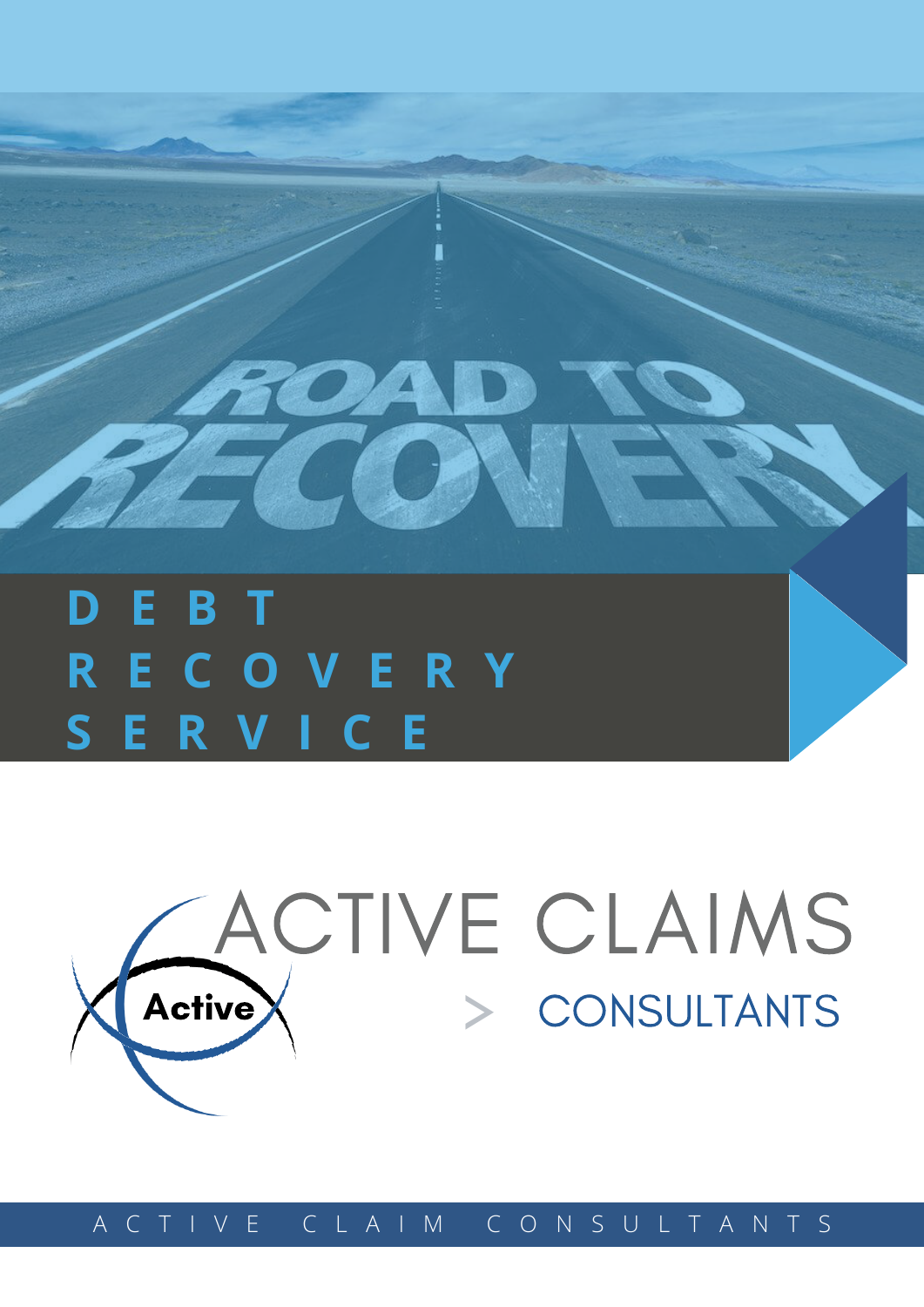





**"If you don't take good care of your credit, then your credit won't take good care of you."**

**Tyler Gregory Hicks Economist**

## **ABOUT US**

Active Claims Consultants are experts in Debt Recovery. We offer complete debt re covery solution. Our team of experts is doing wonderful job in recovering of debt of our esteemed clients' companies from debtors across globe.

We have a team of experienced Chartered Accountants and Advocates. We cover all major cities in India. Our team of experts are committed to deliver high quality services to our clients. We have been successfully recovering crores of rupees for our clients every year.

Over the time, Active Claims Consultants has developed its reputation and has completed 18 years of its operation.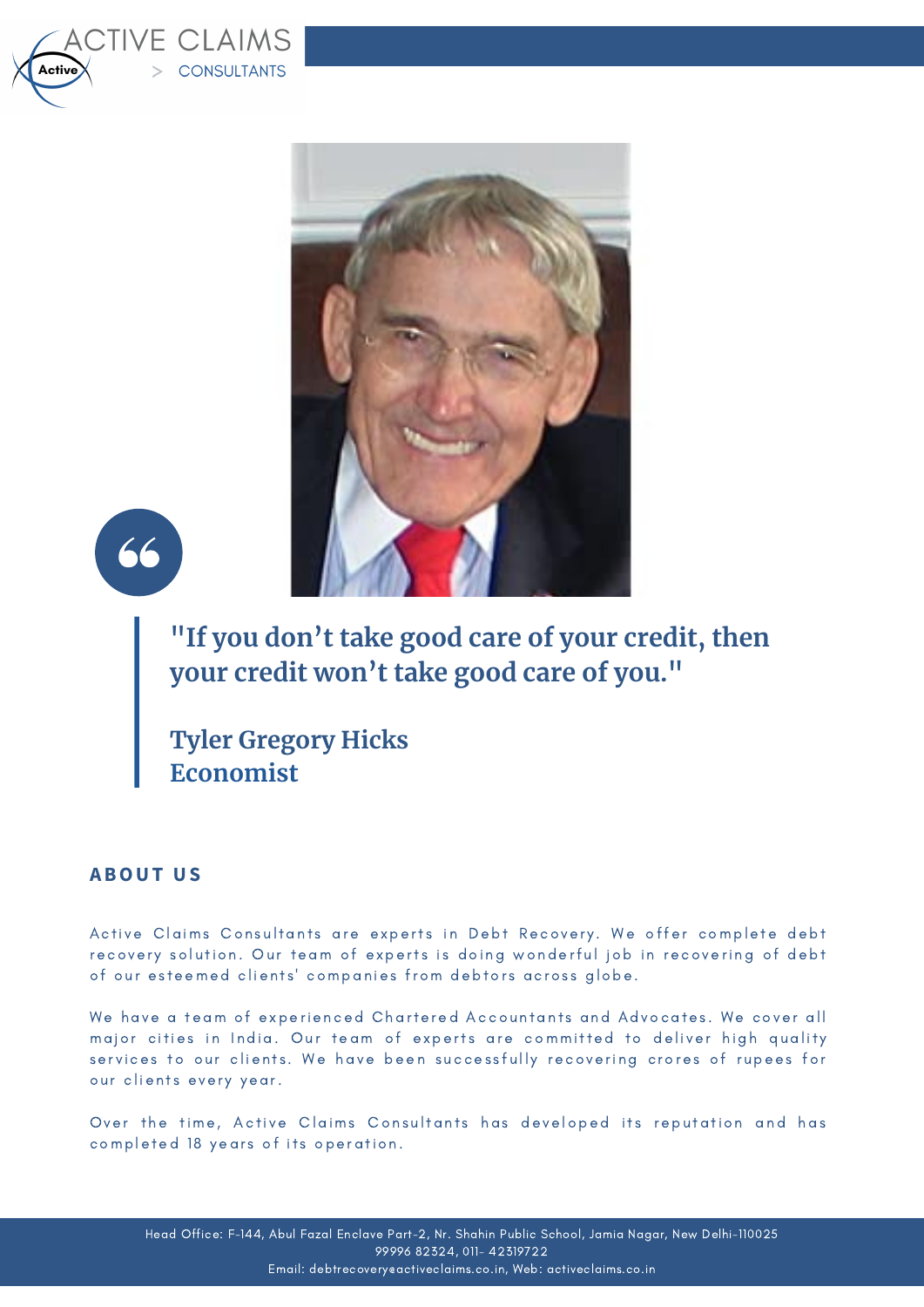

CTIVE CLAIMS

> CONSULTANTS

Mr. Abad Khan had founded M/s Active Claims Consultants in July 2005 with a vision to serve Corporate as well as Retail line customers globally. Mr. Abad Khan, a graduate from Delhi University is also a fellow member of Insurance Institute of India (F.I.I.I.) and a Certified Insurance Anti Fraud Professional (C.I.A.F.P) from Insurance Institute of India (Trained by North American Group). He has a vision and the dedication to give exemplary services to his clients globally.

Mr. Khan had been invited to deliver the lectures on the topic "Marine Cargo Recovery" in the training session of The Oriental Insurance Co. Ltd. on 16.08.2017 at Oriental Staff Training College, Faridabad and in staff training program of M/s Iffco Tokio General Insurance Co. Ltd. at their corporate office, Gurgaon on 16.02.2018.

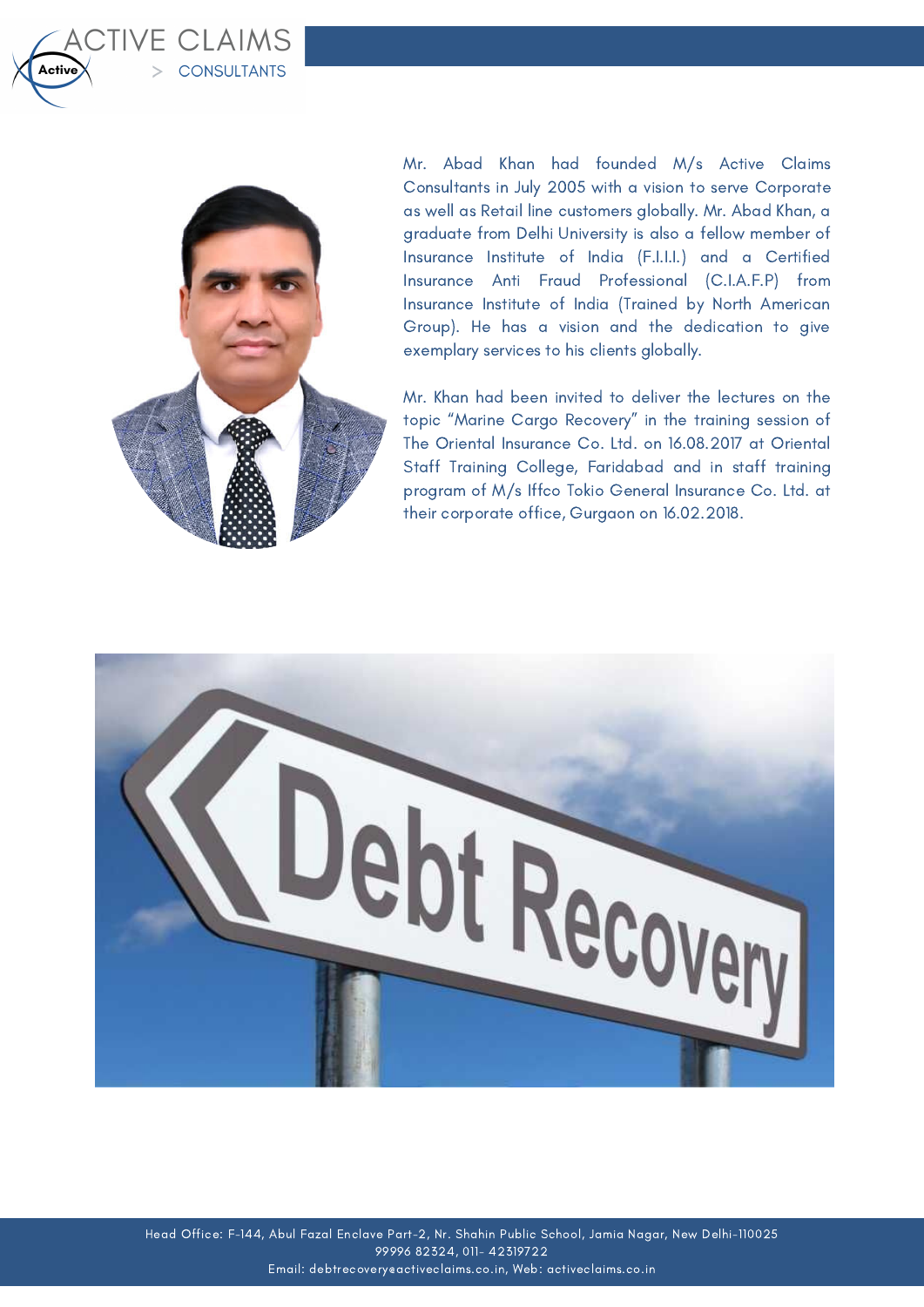

#### **CREDI T MANAGEMENT :**

We manage your collection to maintain and improve your cash flow. You need not to devote your time, energy, and resources in it.

We have our First Party Account Receivable Management Team which work with clients to develop a customised plan to control your receivable process.

#### **DEBT MANAGEMENT :**

Some time because of dispute, you stop supply of services or goods to your client party and they hold your payment. In these scenario, you not only loose your business but also hard earned money. Our team of experts helps recover your money from defaulter parties. We also try to solve the matter in a very friendly manner so that you can get your money as well as your business back. We offer this service for NO CURE-NO PAY basis, it means NO RECOVERY-NO FEE. We take a very nominal file charge to undertake this portfolio.

We provide a complete commercial debt Management services to our clients globally. In India we provide our services to all sectors from Transport, Retail, Health Sector, Manufacturers, Real State, Financial sector and others. We give our services to big corporates as well as to small companies.

#### **ME THOD FOR DEBT RECOV ERY**

We have two kinds of process:

A. Through Amicable Settlement

In this segment we have two plans:

- a. Primary
- b. Secondary
- B. Through Litigation

#### **AMICABLE S ETTLEME N T (PRIMARY PLA N ):**

Initially, we adopt very friendly approach towards your clients, so that your relationship with your client does not hamper. We adopt following procedure under this plan;

- Phone Calls
- $\cdot$  Emails
- $\cdot$  Letters
- Peripheral Account Reconciliation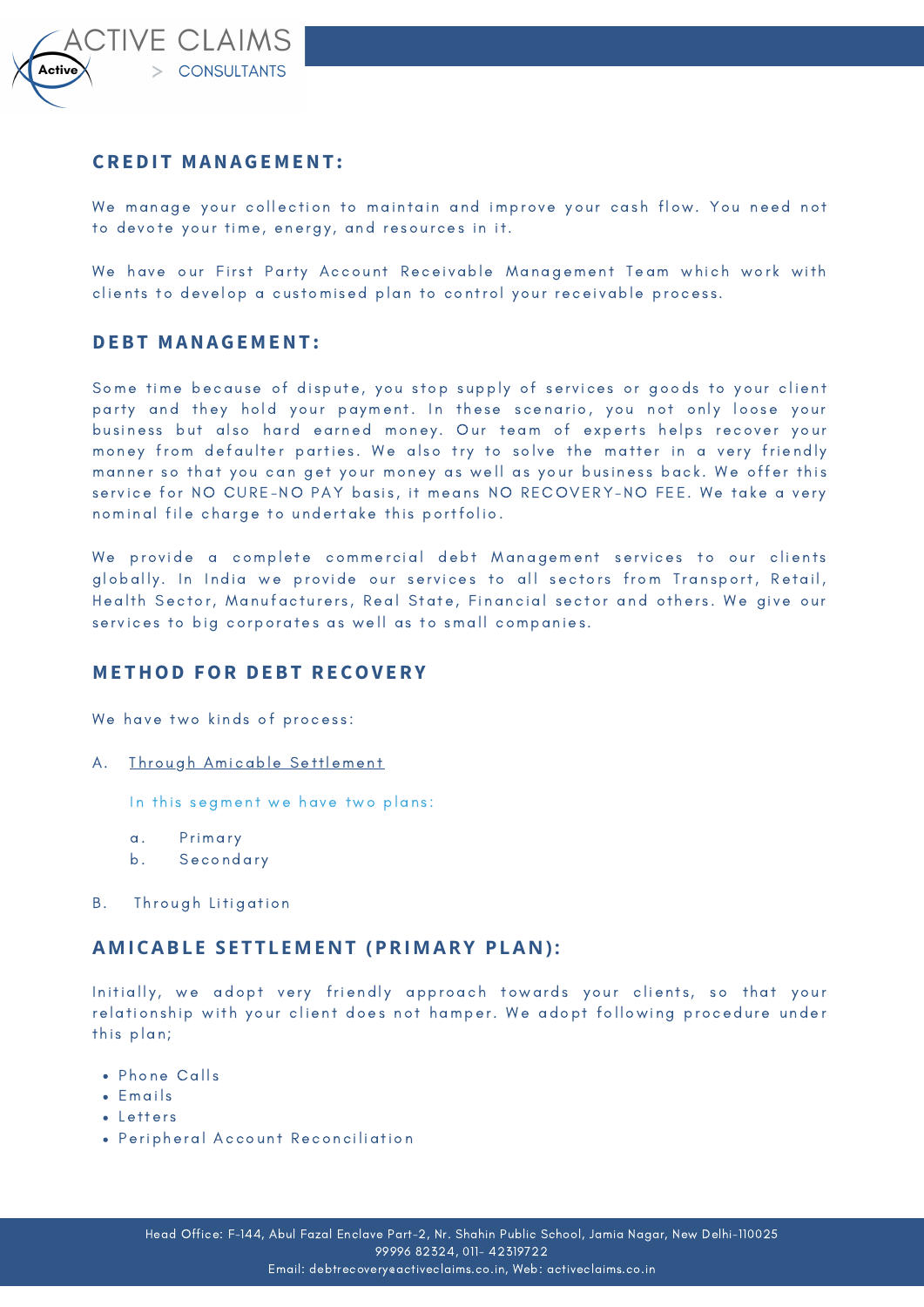**TIVE CLAIMS** CONSULTANTS

Period: We try hard to recover your debt amount from the debtors and this activity takes from 30 to 90 days. After 90 days we close this process by giving intimation to our clients.

## **AMICABLE S ETTLEME N T ( S ECO N DARY PLA N ):**

In this process, we do all thing as per our primary plan but when debtors do not come forward on the settlement's table amicably, then we send legal notice to create some anxiety and fear in debtor's mind. Most of the time, it works and they ready to make an amicable settlement. We adopt following steps in this method:

- 1. All activities of Primary Method
- 2. Legal Notice
- 3. Drafting of FIR and complaint to competent authority.

Period: Our team do this activity in 120 days and endeavour to negotiate with the debtor parties. If they do not turn up, we close the case by giving prior intimation to our clients.

## **THROUGH LITIGATIO N :**

In case, the debtors are not ready to clear his account, then this method is used. In this you have to file a case in the court. We help our client to find a good advocate to fight their cases or they can hire an advocate directly. We charge nothing for this service.

## **F E E FOR DEBT RECOVERY:**

#### **AMICABLE SETTLEMENT (PRIMARY PLAN)**

| <b>Claim Value In INR</b> | <b>Handling Changes (in Rs)</b> | <b>Success fee</b> |
|---------------------------|---------------------------------|--------------------|
| Less than 2.5 Lacs        | 2500                            | 11%                |
| $2.5$ Lacs $-5$ Lacs      | 5000                            | 10%                |
| $5$ Lacs-10 Lacs          | 7500                            | 9%                 |
| $10$ Lacs-25 Lacs         | 12000                           | 8%                 |
| 25 Lacs-Tcrore            | 25000                           | 7%                 |
| 1 crore-5 crore           | 50000                           | 6%                 |
| 5crore-25crore            | 75000                           | 5%                 |
| Above 25 crore            | 100000                          | 4%                 |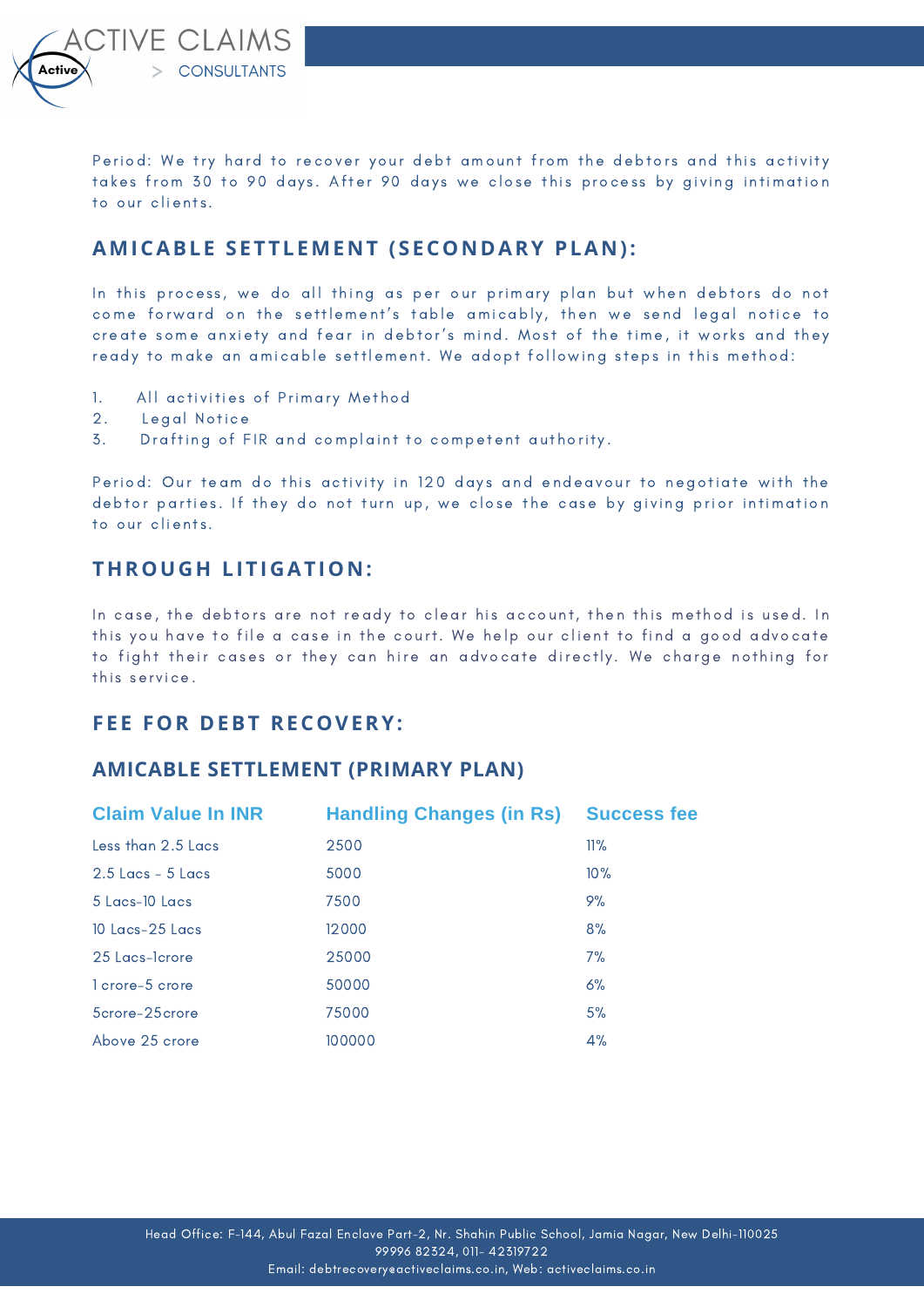# **AMICABLE SETTLEMENT (SECONDARY PLAN)**

| <b>Claim Value In INR</b> | <b>Handling Changes (in Rs)</b> | <b>Success fee</b> |
|---------------------------|---------------------------------|--------------------|
| Less than 2.5 Lacs        | 5000                            | 14%                |
| $2.5$ Lacs - $5$ Lacs     | 8750                            | 13%                |
| 5 Lacs-10 Lacs            | 15000                           | 12%                |
| 10 Lacs-25 Lacs           | 25000                           | 11%                |
| 25 Lacs-Tcrore            | 50000                           | 10%                |
| 1 crore-5 crore           | 75000                           | 9.%                |
| 5crore-25crore            | 100000                          | 8%                 |
| Above 25 crore            | 200000                          | 7%                 |

# **TERMS A N D CO N DITIO N S :**

1. Handling Charges are taken by ACC in advance at the time of assignment of claim. However, 100% of handling charges are adjustable towards the success Fee.

2. In case claims/accounts are transferred/moved from Primary to Secondary Plan by the client, 50% of the handling charges [paid by the client under Primary, will be adjusted against the handling charges applicable to Secondary Plan.

3. Success Fee is payable on each recovered amount. If there is no recovery, there is no fee.

4. Handling charges are non-refundable in case no recovery.

5. Government Taxes are applicable on retainer fee and success fee as per the prevailing rate.

#### **WHY US ?**

1. No Cure-No Fee means, "No Recovery-No Fee".

2. Dedicated team of Legal Experts.

3. Dedicated team of Account Experts.

4. Dedicated team of fraud-fighters to initiate investigation against the defaulter party.

5. Dedicated Back Office Team.

6. Try to strengthen your business relationship with the debtors/creditors.

7. We try to recover not only your debt money but also your business relationship.